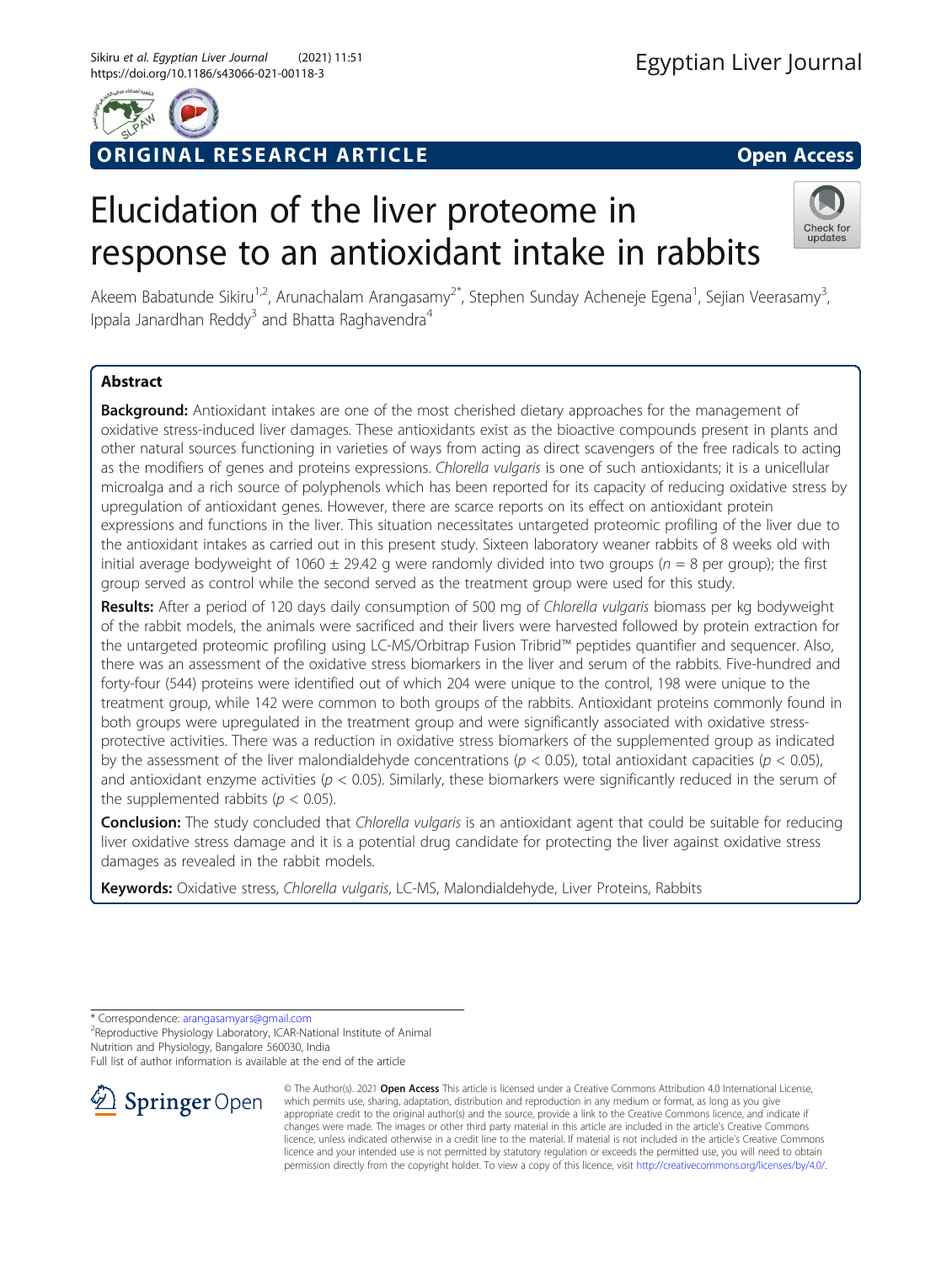# Background

Oxidative stress is a physiological and biochemical compromise affecting animal and human performances. It triggers damages of the liver by inducing irretrievable alteration of the lipids, proteins, and DNA contents of the liver as well as modulation of pathways associated with the control of normal biological functions of the liver  $\begin{bmatrix} 1 \\ 2 \end{bmatrix}$  $\begin{bmatrix} 1 \\ 2 \end{bmatrix}$  $\begin{bmatrix} 1 \\ 2 \end{bmatrix}$  $\begin{bmatrix} 1 \\ 2 \end{bmatrix}$  $\begin{bmatrix} 1 \\ 2 \end{bmatrix}$ . Therefore, to overcome these negative impacts of oxidative stress for the benefits of animals and human well-being, the intake of antioxidant-rich dietary supplements is a necessity. Microalgae are examples of such resources and previous studies have demonstrated the antioxidant efficacies of different types of microalgae among which is the microalga Chlorella vulgaris. The microalga Chlorella vulgaris is one of the most common microalgae suggested as a critical functional food and or feeds for humans and animals because of its rich protein, vitamins, and minerals [[3\]](#page-9-0).

According to Christaki et al. [[4\]](#page-9-0), microalgae generally can be considered as sources of minerals and complementary sources of protein and functional nutrients that are suitable for use in both animals and humans. Chlorella vulgaris as a functional food for humans, in addition to its regular nutritional composition of protein, carbohydrates, vitamins, and minerals, can provide healthpromoting benefits such as immune activation, antioxidant, anticarcinogenic, and also serving as an antitoxic agent [[5\]](#page-9-0). In a bid to facilitate the understanding of the mechanisms of the antioxidant properties of the microalga Chlorella vulgaris, its effects on patterns of gene expression in rabbit models have been investigated and it was discovered to be capable of inhibiting the progression of oxidative stress via upregulation of antioxidant genes in the liver of rabbits  $[6]$  $[6]$ . However, there are scarce reports on its effect on antioxidant proteins expression in the liver of rabbits; meanwhile, this is important because untargeted proteomic profiling is an approach suitable for the assessment of how effective is a gene code translated into the relevant polypeptide chains folded into functional proteins desirable for specific sub-cellular or extracellular physiological activities [[7\]](#page-9-0). It remains one of the most required comparative avenues that could be used for evaluation and validation of the efficacies of supplement and nutraceutical agents including antioxidants.

For the management of liver-specific performance dysfunctions, it is highly critical to identify natural sources of an antioxidant such as microalgae to serve as dietary supplements as these could be cheap means of alleviating liver damage-related deaths across the world [\[1](#page-9-0)]. The alleviation of liver-associated diseases could mean the promotion of human well-being because these diseases were reported to be responsible for the cause of approximately 2 million deaths per year across the world which are shared equally between complications of cirrhosis and viral hepatitis cum hepatocellular carcinoma, and non-alcoholic fatty liver diseases (NAFLD) [\[8](#page-9-0)]. However, these complications have close relationships with oxidative stress and this necessitates critical re-search for potential antioxidant drug candidates [\[9](#page-9-0)].

The microalga Chlorella vulgaris is an antioxidant agent with confirmed capacity of oxidative stress in inhibition at different physiological reproductive stages in rabbit models with specific oxidative stress protection for the liver [\[5](#page-9-0), [10](#page-9-0)–[12\]](#page-9-0). The microalga supplementation in fishes and other models was also reported and all the evaluations concluded that the microalga modulates the regulation and expression of primary antioxidant genes as mechanisms associated with its oxidative stress protection [[13\]](#page-9-0). These submissions necessitate investigating the effect of the microalga on patterns of antioxidant protein expression in the liver considering its potential in the prevention and management of critical oxidative stress-induced liver diseases. This is the background on which this present study was carried out because proteins are critical to normal physiological functions since they are the biomolecules enabling genes to perform their functions in an organism. Hence, this present study hypothesized that for adequate protection against oxidative stress in the liver by Chlorella vulgaris it should be capable of increasing expression of proteins that are specific for the enhancement of the free radicals scavenging.

The production of these antioxidant proteins can also be used as an indicator for determining the posttranslation impacts of antioxidant agents on gene expression modulation [[14](#page-9-0)]. Furthermore, the process of quantifying and identification of these proteins associated with antioxidant agent supplementation could also serve as a novel approach for tracking and understanding the oxidative stress attenuation capacity of antioxidant agents such as Chlorella vulgaris [\[15](#page-9-0)]. However, to our knowledge, the effect of Chlorella vulgaris supplementation on the abundance of the hepatic proteome in connection with oxidative stress biomarkers in rabbits have not been reported. Therefore, the study focused on the identification and understanding of the proteins, processes, and pathways associated with oxidative stress in the liver of rabbits.

# Methods

### Experimental protocol and animal ethics approval

Sixteen laboratory rabbits sourced from the Laboratory Animal Facilities of Biogen Biotechnology (P) Ltd., Bangalore, India. The animals were used for this study and the approval for use of the animals and the implementation of the experimental protocols was obtained from a joint sitting of the Institutional Animal Ethics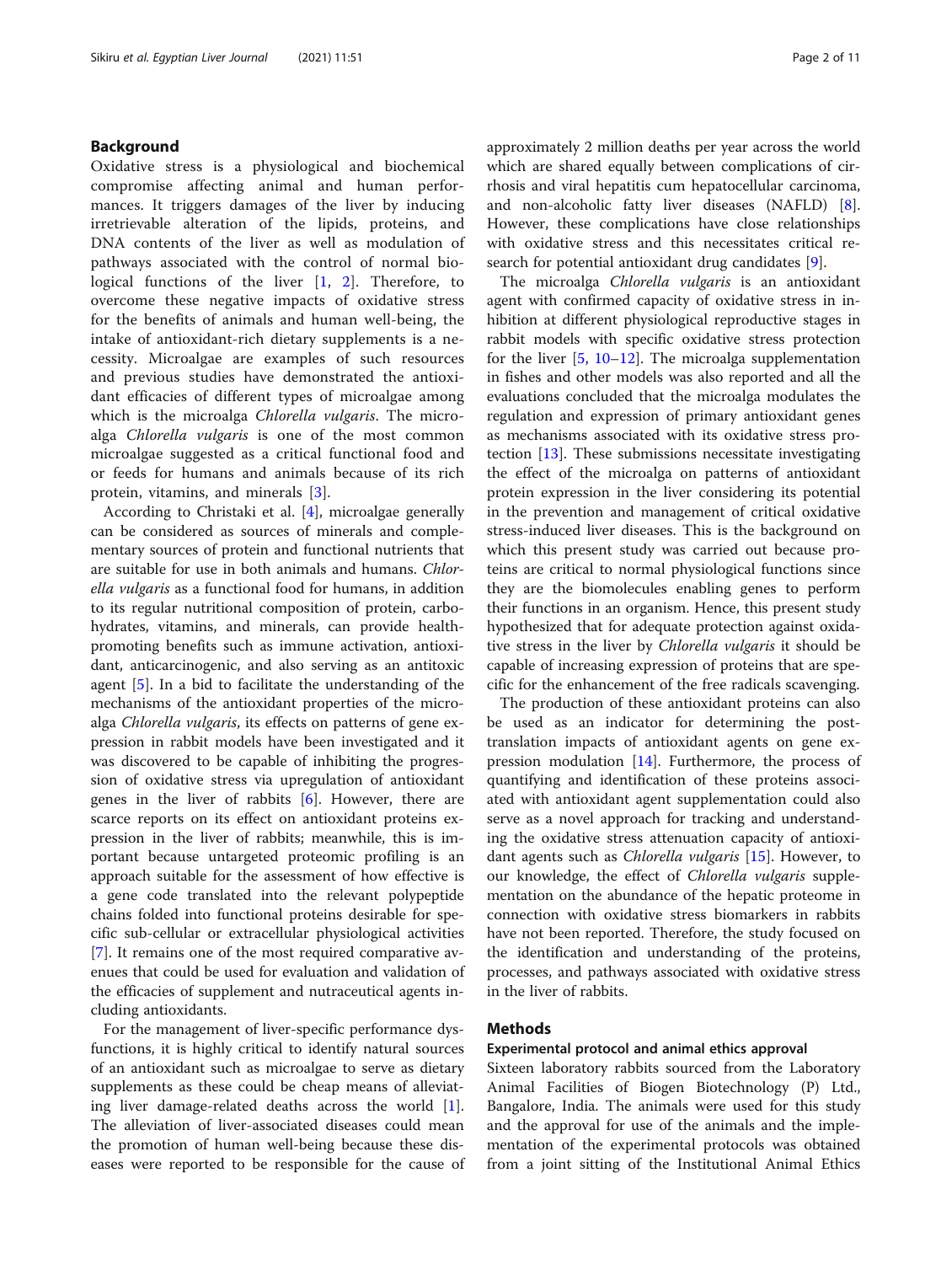Committee (IAEC) of National Institute of Animal Nutrition and Physiology, India, and Committee for Control and Supervision on Experiments on Animals (CPCSEA), India. The animals were divided into two experimental groups ( $n = 8$  per group); the first group served as control while the second served as the treatment group. The rabbits in both groups were fed ad-libitum with commercial rabbit feed (Krishna Valley Agrotech (P) Ltd., India) as daily basal feeds. In addition to the basal feeds, rabbits in the treatment group were supplemented with 500 mg Chlorella vulgaris biomass per kg body weight daily for the period of 120 days. Water was also supplied ad libitum through automatic nipple drinkers, while the rabbits were housed individually in hutches.

# Samples preparation and protein extraction Sample collection and storage

The rabbits were selected one after the other for cervical dislocation to make them unconscious; the blood was collected exsanguination followed by the removal of the livers of each rabbit and kept in a cold phosphate buffer pH 7.4 then stored in a refrigerator ahead of downstream proteomics profiling at − 80 °C (Thermo Fisher Scientific, India). Blood was collected for serum harvest by allowing the blood to coagulate at room temperature followed by centrifugation at 3500 rpm for 15 min (NEYA Centrifuge, India).

#### Quantification of the liver protein concentrations

Homogenates of each liver were prepared and the total protein concentration in each sample was determined using a commercial protein quantification kit (Arkray Healthcare (P) Ltd., India). The kit assay principle involves the reaction of protein with cupric ions in alkaline solutions to form colored chelate whose absorbance was measured at 578 nm. The assay is composed of Biuret reagent including copper sulfate (7 mmol/L), sodium hydroxide (200 mmol/L), sodiumpotassium tartrate (20 mmol/L), and a surfactant. Bovine serum albumin was used as standard and the reaction mixtures were incubated at 37 °C for 5 min before the absorbance measurement using a Thermo Multiskan GO microplate reader (Thermo Fisher Scientific, Finland).

# Determination of oxidative stress biomarkers

Oxidative stress biomarkers including the malondialdehyde, protein carbonyl contents, total antioxidant capacity, and antioxidant enzyme activities of the liver and serum were determined using chemical assays as described in our previous studies [[5](#page-9-0)].

# Proteomic profiling: protein extraction, precipitation, digestion, and quantification Protein extraction

There was protein extraction from the liver of the rabbits using the radioimmunoprecipitation assay (RIPA) buffer made up of 25 mmol Tris HCl (pH 7.6), 150 mmol sodium chloride (NaCl), 1% nonyl phenoxypolyethoxylethanol–40 (NP–40), and 0.1% sodium dodecyl sulfate (SDS). Simply, the procedures involve washing of the liver samples earlier stored at  $-80$  °C in phosphate buffer (pH 7.4) after being thawed overnight at  $4 \text{ }^{\circ}C$ . Then for each of the samples, 100 mg of the liver was sampled, and lysed under liquid nitrogen after which they were homogenized for 1 min then sonicated for 80 s in 4 strokes of 15 s each at 5-s interval (Thermocube, SScooling Systems; USA). The samples after sonication were centrifuged at 10,000 rpm at 4 °C for 10 min (REMI microfuge, India) and the supernatants were collected then stored at  $-80$  °C ahead of the downstream proteomic analysis.

# Protein precipitation, digestion, and desalting

There was a sampling of 20 μg protein for precipitation in acetone overnight then centrifuge at 10,000 rpm (REMI Microfuge, India). Then the precipitated protein samples were dissolved in 25 mmol ammonium bicarbonate for the analysis. The analysis commenced with the addition of 100 mmol of DTT (dithiothreitol) then incubated at 37 °C for 30 min. After the incubation, there was an addition of 100 mmol IAA (Iodoacetamide) to obtain a concentration of 30 mmol in the solution and kept in dark for 30 min after which the pH of the solution was adjusted to 8 by adding 25 mmol ammonium bicarbonate. This was followed by digestion in trypsin (0.2 μg/μL) at a concentration of 1:50 trypsin: proteins; and after the trypsin digestion, the samples were incubated overnight at 37 °C. Formic acid with a final concentration of 0.1% was then added to stop the reaction. The digested protein samples were desalted using  $3 \times$  of 100% Acetonitrile and  $3 \times$  of 0.1% formic acid then passed through a mini-column which wets the resin and conditioned to bind peptides from the protein samples. The column used was an ion exchange minicolumn while buffers including 0.1% formic acid in high-performance liquid chromatography (HPLC) water and 80% Acetonitrile + 0.1% formic acid in HPLC water were used as fundamental mobile phase solvents.

# Protein sequencing and LC-MS quantification

For the peptides quantification,  $1 \mu L$  of the digested samples were used for liquid chromatography-mass spectrometry (LC-MS) quantification of the peptides in the protein samples using LC Model EASY nLC 1200 (Thermo Fisher Scientific, USA), with nanoflow rate 300 nL/min and the protein sequencing was done using Orbitrap Fusion Tribrid™ peptides quantifier and sequencer.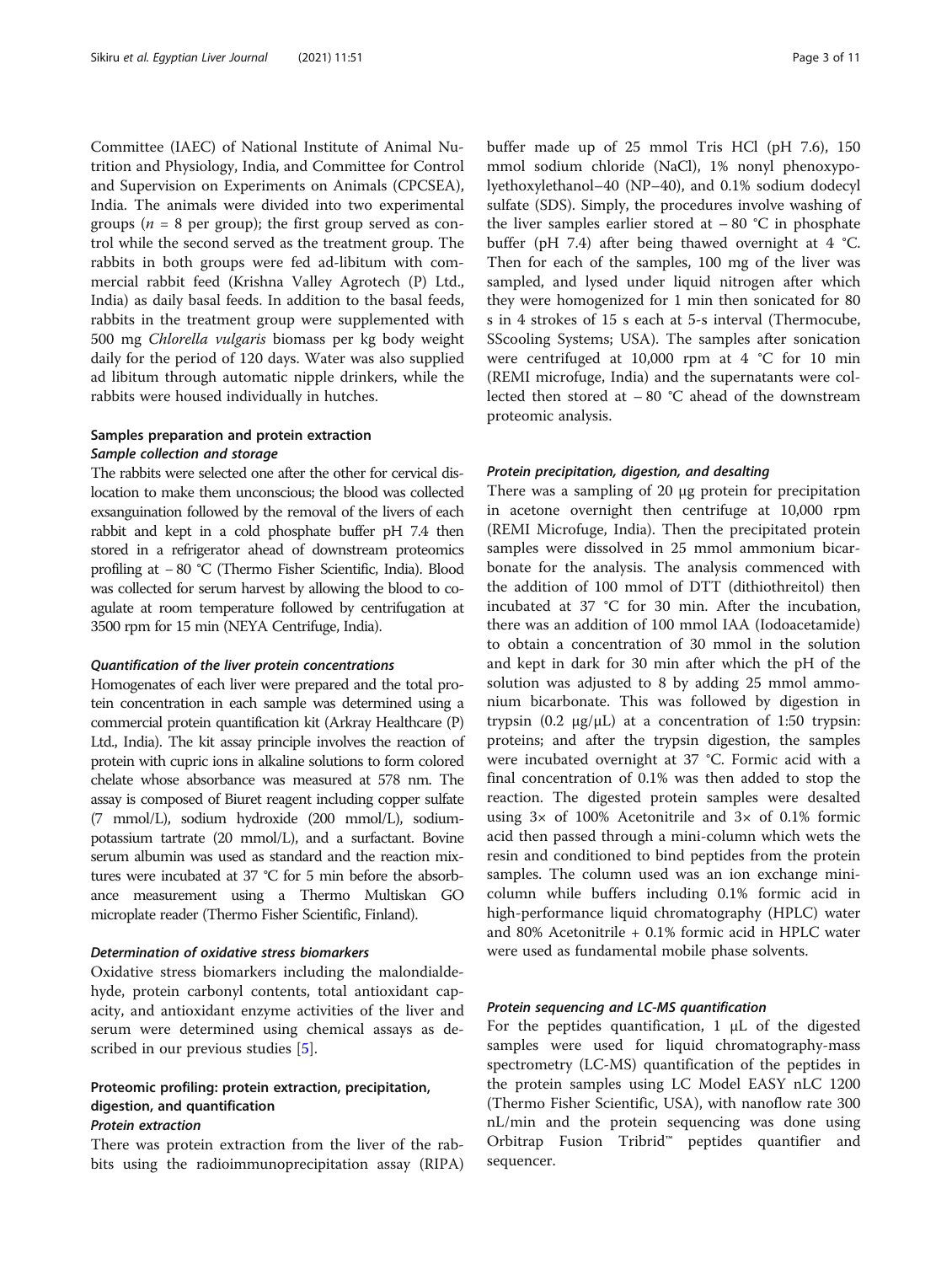# Determination of isoelectric point and amino acids composition top 20 unique proteins in each group

The isoelectric point and amount of the amino acid in the top 20 proteins identified in each of the control and the treatment group was determined using a web-based isoelectric point calculator [\[16\]](#page-9-0).

# Statistical and bioinformatics analysis

The uniprot\_rabbit\_2019 database was used for the protein sequence identification; parameters including a fragment mass tolerance of 0.6 Da with a false discovery rate (FDR) of 1% at the significance threshold of  $p < 0.004$ was used for the taxonomy of the proteins sequences while all possible entries of the amino acid sequence were accepted. The data obtained for oxidative stress biomarkers of the liver and serum samples were subjected to the Mann-Whitney  $U$  test at  $p < 0.05$  for determining the differences between the oxidative stress biomarkers in the liver and serum of the rabbit due to the intake of the Chlorella vulgaris. For the functional enrichment, processes, and pathways analyses, the hepatic proteome data obtained were analyzed using the STRING database, g:profiler, and Cytoscape [[17\]](#page-9-0).

# Results

# Liver and serum oxidative stress status of the rabbits

There was a significant difference in oxidative stress status of the rabbits' liver and serum. The concentration of the liver lipid peroxidation biomarker malondialdehyde was  $10.62 \pm 6.20$  nmol/g of the liver sample ( $p < 0.05$ ), while the minimum and maximum lipid peroxidation biomarkers were 1.03 and 19.65 nmol/g of the liver sample, respectively. There was also a significant difference

in the total antioxidant capacity, protein carbonyl content, activities of the superoxide dismutase, and the concentration of glutathione in the liver of the rabbits. The concentration of glutathione was  $9.49 \pm 2.39$  mmol/g of the liver samples ( $p < 0.05$ ). The supplemented rabbits had lower oxidative stress status (Figs. 1 and [2](#page-4-0)).

# Liver proteome and protein abundance

In total, there was an identification of 544 proteins, and out of these proteins, 204 proteins were unique to the control group, 198 proteins were unique to the treatment group, while 142 proteins were common to both the control and treatment groups. The control group made up of 2, 100, 10, and 234 predicted, uncharacterized, LOC, and known proteins, respectively. Similarly, the treatment group comprised of 2, 106, 2, and 230 predicted, uncharacterized, LOC, and known proteins, respectively (Fig. [3](#page-4-0)). The topmost unique proteins in each of the groups indicated similar physicochemical features (Tables [1](#page-5-0) and [2](#page-5-0)).

# Functional enrichment of the upregulated antioxidant proteins

Antioxidant proteins including SOD1, SOD2, catalase (CAT), DHRS4, PRDX3, macrophage migration inhibitory factor (MIF), HSPD1, ALB, and glutathione Stransferase Pi 1 (GSTP1) were found in both groups but they were significantly upregulated in the treatment group compared with the control group (Fig. [4](#page-6-0)). The enrichment of these proteins revealed their involvement in biological processes and pathways relevant to oxidative stress protection as detailed in (Supplementary Table [1\)](#page-8-0). Elucidation of the upregulated antioxidant proteins with a specific focus on

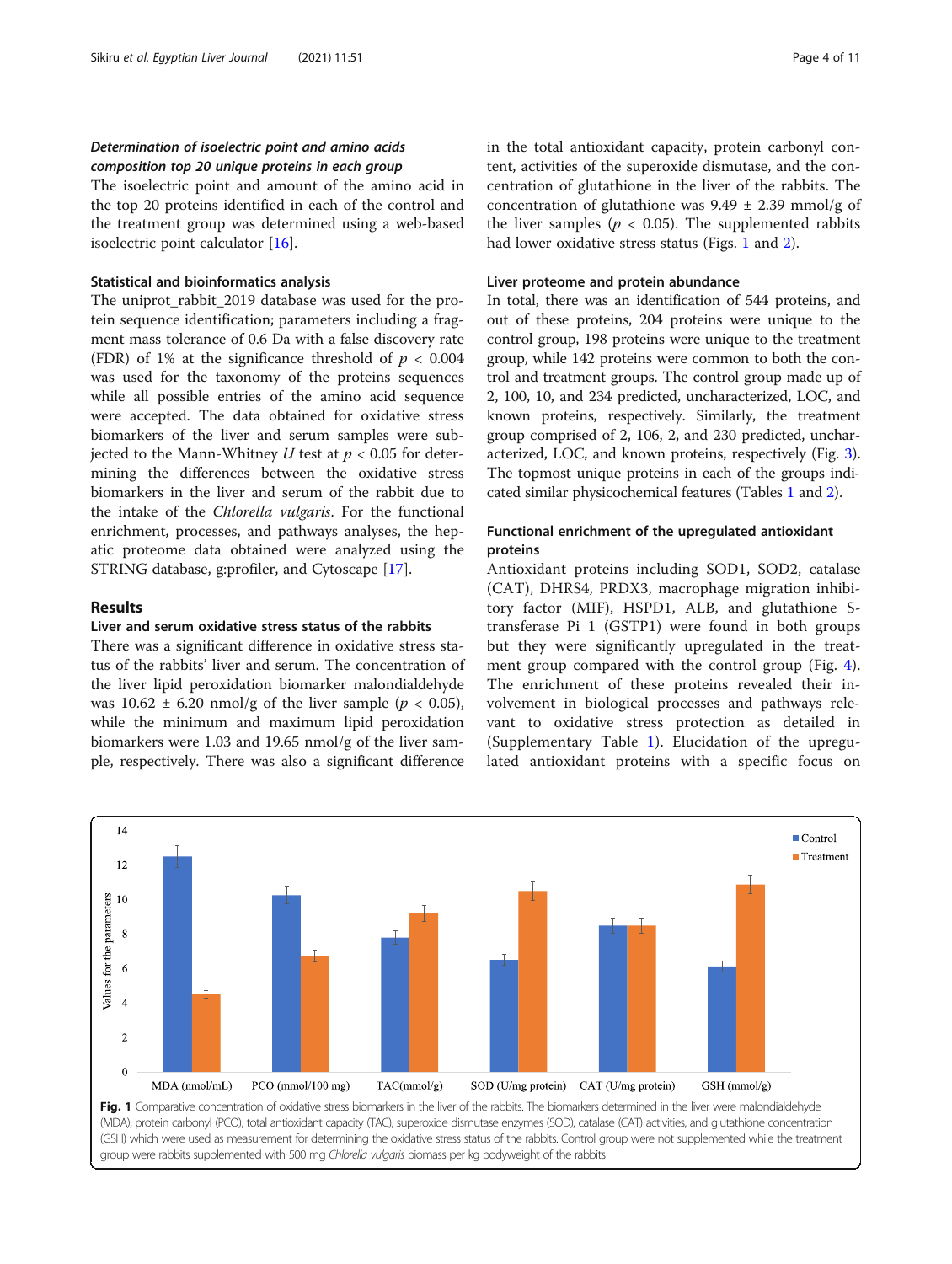<span id="page-4-0"></span>

were not supplemented while the treatment group were rabbits supplemented with 500 mg Chlorella vulgaris biomass per kg bodyweight of the rabbits

their roles in oxidative stress indicated that the proteins are involved in oxidoreductase activities, antioxidant protection by decomposing of hydrogen peroxide, and response to interleukin-12 complications (Fig. [5](#page-7-0)).

# **Discussion**

In this present study, the effect of Chlorella vulgaris supplementation on protein expression in connection with liver oxidative stress of rabbits was investigated. It is necessary to understand this because oxidative stress is a

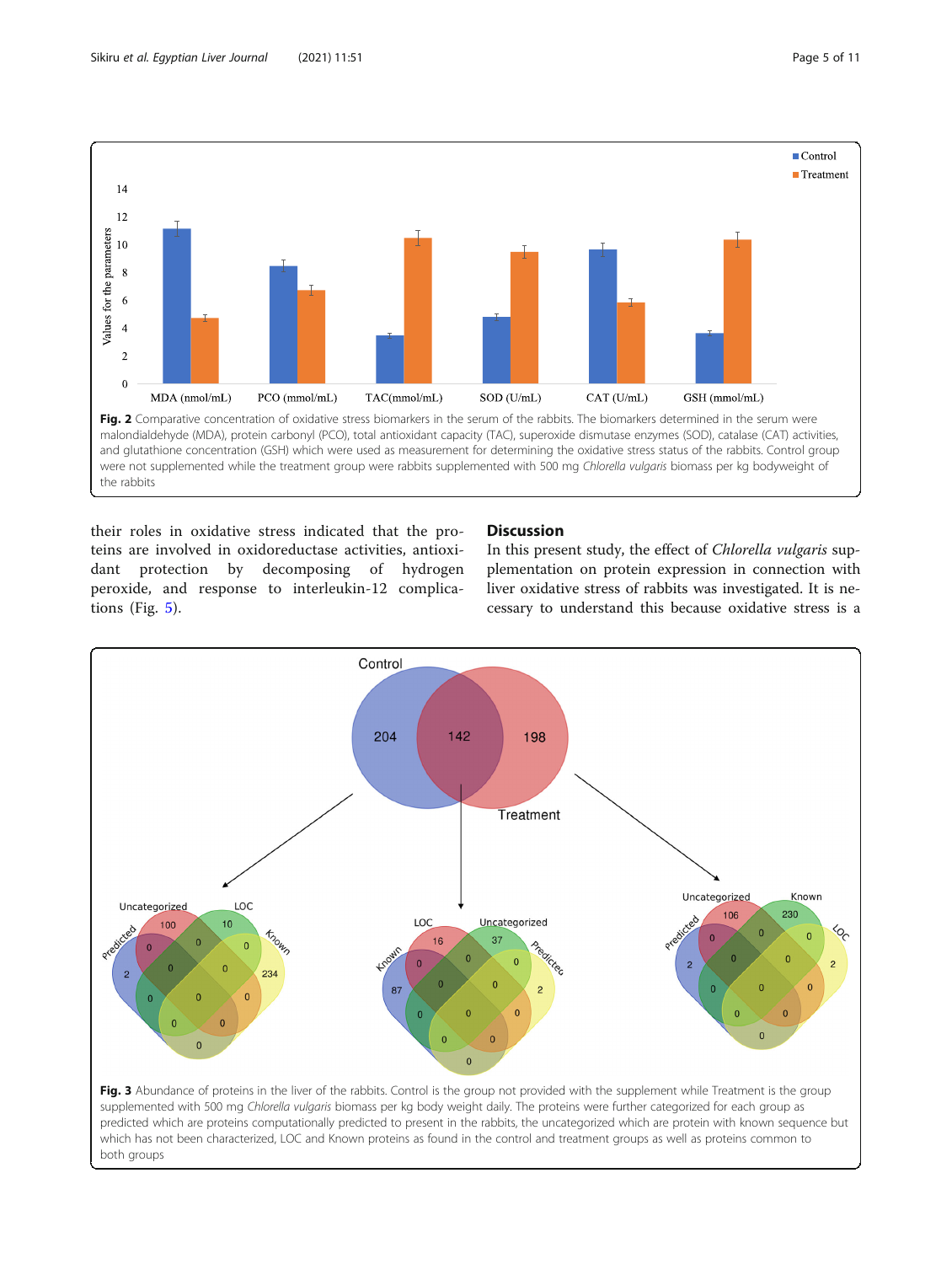|                | Accession     | <b>Description</b>                | Mass (KDa) | Score | pl   | No of amino acids |
|----------------|---------------|-----------------------------------|------------|-------|------|-------------------|
|                | <b>B8K174</b> | Hemoglobin, beta (Predicted)      | 16.18      | 2141  | 7.67 | 147               |
| 2              | <b>B8K132</b> | Alpha-hemoglobin (Predicted)      | 15.65      | 1042  | 7.68 | 142               |
| 3              | G1TEA7        | Uncharacterized protein           | 166.64     | 1017  | 5.89 | 1479              |
| $\overline{4}$ | P12337        | Liver carboxylesterase 1          | 62.59      | 912   | 5.92 | 565               |
| 5              | G1SRL5        | Carboxylic ester hydrolase        | 62.43      | 884   | 5.99 | 579               |
| 6              | Q08862        | Glutathione S-transferase Yc      | 25.55      | 665   | 7.91 | 221               |
| 7              | O08863        | Glutathione S-transferase alpha I | 25.73      | 485   | 8.22 | 223               |
| 8              | G1T4A7        | Uncharacterized protein           | 29.40      | 337   | 6.02 | 257               |
| 9              | G1T2B1        | Uncharacterized protein           | 25.56      | 320   | 8.53 | 221               |
| 10             | G1T2A7        | Uncharacterized protein           | 25.46      | 295   | 8.33 | 225               |
| 11             | U3KNH6        | Uncharacterized protein           | 16.56      | 281   | 7.85 | 221               |
| 12             | Q03505        | Alcohol dehydrogenase 1           | 40.36      | 267   | 7.46 | 375               |
| 13             | G1T295        | Epoxide hydrolase                 | 52.72      | 260   | 6.68 | 455               |
| 14             | Q8MI17        | Retinal dehydrogenase 1           | 54.93      | 240   | 6.51 | 496               |
| 15             | G1SUY2        | Aldedh domain-containing protein  | 54.83      | 219   | 6.14 | 521               |
| 16             | G1T6W7        | Catalase                          | 59.91      | 199   | 6.69 | 527               |
| 17             | G1SL62        | Annexin                           | 39.58      | 193   | 7.46 | 342               |
| 18             | G1SKJ7        | Glycine N-methyltransferase       | 33.30      | 185   | 6.66 | 295               |
| 19             | G1SNT8        | Annexin                           | 89.35      | 181   | 5.37 | 786               |
| 20             | P00179        | Cytochrome P450 2C5               | 55.92      | 179   | 6.24 | 487               |

<span id="page-5-0"></span>Table 1 List and physicochemical properties of topmost abundant proteins in the liver proteome of the rabbits in the control group

Table 2 List and physicochemical properties of topmost abundant proteins in the liver proteome of the rabbits in the treatment group

|    | <b>Accession</b> | <b>Description</b>                                     | Mass (KDa) | Score | pl   | No of amino acids |
|----|------------------|--------------------------------------------------------|------------|-------|------|-------------------|
|    | <b>B8K174</b>    | Hemoglobin, beta (Predicted)                           | 16.18      | 2804  | 7.67 | 147               |
| 2  | <b>B8K132</b>    | Alpha-hemoglobin (Predicted)                           | 15.65      | 777   | 7.68 | 142               |
| 3  | G1U9S2           | Serum albumin                                          | 70.92      | 293   | 5.63 | 608               |
| 4  | Q0QEN9           | ATP synthase subunit beta (Fragment)                   | 45.55      | 254   | 5.09 | 422               |
| 5  | G1SL06           | Actin, alpha skeletal muscle                           | 42.37      | 248   | 5.03 | 369               |
| 6  | G1SJS1           | Histone H2B                                            | 13.91      | 248   | 9.76 | 126               |
| 7  | G1T6W7           | Catalase                                               | 59.91      | 217   | 6.69 | 527               |
| 8  | P15541           | Aminopeptidase N                                       | 109.65     | 195   | 5.06 | 966               |
| 9  | G1T346           | Uncharacterized protein                                | 290.20     | 194   | 5.12 | 2541              |
| 10 | G1T3Y8           | Uncharacterized protein                                | 56.80      | 185   | 5.58 | 573               |
| 11 | G1SYV9           | Uncharacterized protein                                | 272.75     | 183   | 5.62 | 2558              |
| 12 | G1SZF7           | Isocitrate dehydrogenase [NADP]                        | 51.26      | 176   | 7.9  | 452               |
| 13 | G1SFP0           | Cytosol AP domain-containing protein                   | 56.65      | 175   | 7.74 | 519               |
| 14 | P79226           | Fructose-bisphosphate aldolase B                       | 40.04      | 173   | 7.45 | 364               |
| 15 | P00883           | Fructose-bisphosphate aldolase A                       | 39.77      | 170   | 7.29 | 364               |
| 16 | G1SL62           | Annexin                                                | 39.58      | 167   | 7.46 | 342               |
| 17 | G1SDD0           | Uncharacterized protein                                | 31.53      | 157   | 7.74 | 280               |
| 18 | G1SXX5           | Uncharacterized protein                                | 83.21      | 155   | 8.51 | 797               |
| 19 | G1SKT4           | ATP synthase subunit alpha                             | 59.83      | 153   | 8.43 | 553               |
| 20 | Q9GKX2           | Dehydrogenase/reductase SDR family member 4 (Fragment) | 27.64      | 152   | 7.71 | 260               |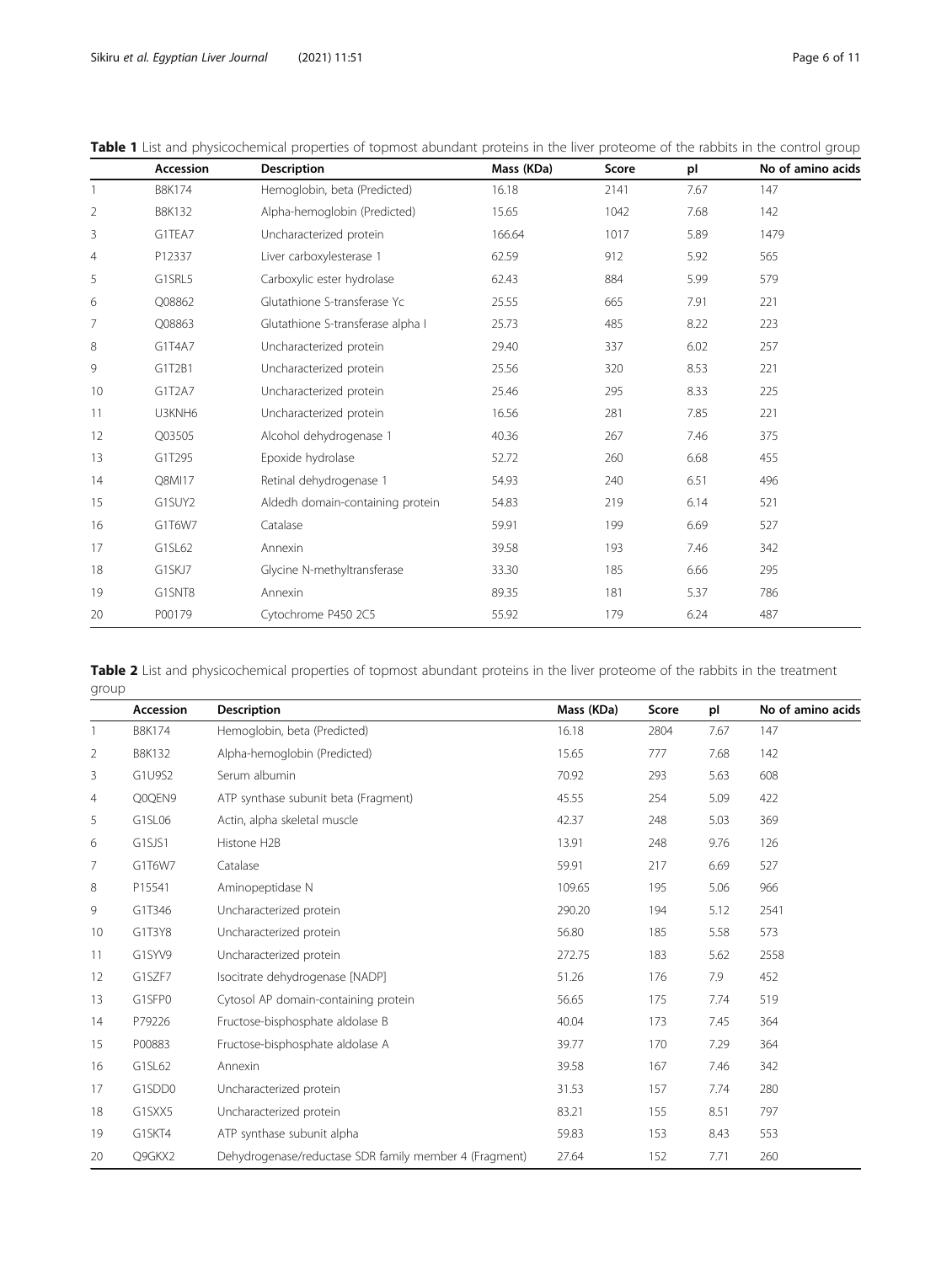<span id="page-6-0"></span>

biochemical process causing the generation of reactive oxygen species, molecules, and or ions formed through incomplete electron reduction reaction of oxygen and this is strongly involved in pathways affecting normal cellular functions of the liver. Oxidative stress is a critical factor responsible for the progression of liver and non-liver dysfunctional conditions such as non-alcoholic fatty liver diseases (NAFLD), male infertility, pulmonary carcinogenesis, hypoxia, and vascular malfunctions [[18](#page-9-0)– [22\]](#page-9-0). However, despite the ubiquitous nature of oxidative stress, the supplementation of antioxidants have been widely reported as a way-out of its complications but the exact mechanisms underlying efficacies of some of the antioxidants in oxidative stress protection in-vivo is poorly understood [\[23](#page-9-0)].

Although, reports from recent investigations on antioxidant agent supplementation identified that gene expression and regulation modification for cellular protection against oxidative stress in rabbits and other models are mechanisms associated with intakes of antioxidant agents including microalgae [[24](#page-9-0), [25](#page-10-0)]. Therefore, in taking a step further, this present study confirmed some of the assertions by indicating that antioxidant agents could have some post-transcription modulation impacts against oxidative stress because the supplementation of Chlorella vulgaris in this study led to a higher antioxidant proteins expression in the liver of the supplemented rabbits. The outcome of this present study also showed that primary antioxidant enzymes such as superoxide dismutase, catalase, and glutathione could be active across the cytoplasmic and mitochondria phases of oxidative stress protections since observations recorded showed that the proteins are more in the

treatment group versus the control. Meanwhile, this is in agreement with a previous report which stated that the increasing abundance of antioxidant proteins could be associated with the effectiveness of cytosolic and mitochondria oxidative stress protection in cells [[26\]](#page-10-0).

Furthermore, functional enrichment of the proteins upregulated in the supplemented rabbits indicated that in association with other proteins, they are involved in the scavenging of free radicals and their upregulation is required for reduced oxidative stress. This observation could be accepted as a confirmation that the microalga Chlorella vulgaris is a potential drug and nutraceutical candidate since the biological processes and pathways analysis of the proteome indicated that the supplementation of the microalga modulated cellular response of the liver to inhibit cellular oxidative stress damage basically via the hydrogen peroxide metabolism and detoxification of xenobiotics compounds. These cellular activities can be linked to prominent mechanisms involving catalytic removal of free radicals by superoxide dismutase, catalase, and peroxidase, and scavenging of reactive species by low molecular agents such as carotenoids present in the microalga Chlorella vulgaris [[27\]](#page-10-0).

The superoxide dismutase proteins were more abundant in the supplemented rabbits, and this could be regarded as the starting point of endogenous antioxidant protection mechanism whereby one superoxide radical is oxidized and the second one is reduced to eliminate continuous damage by radical oxygen. Although this mechanism usually leads to the production of hydrogen peroxide which is another reactive compound, the hydrogen peroxide produced is usually quickly acted upon by subsequent enzymatic actions. The catalase and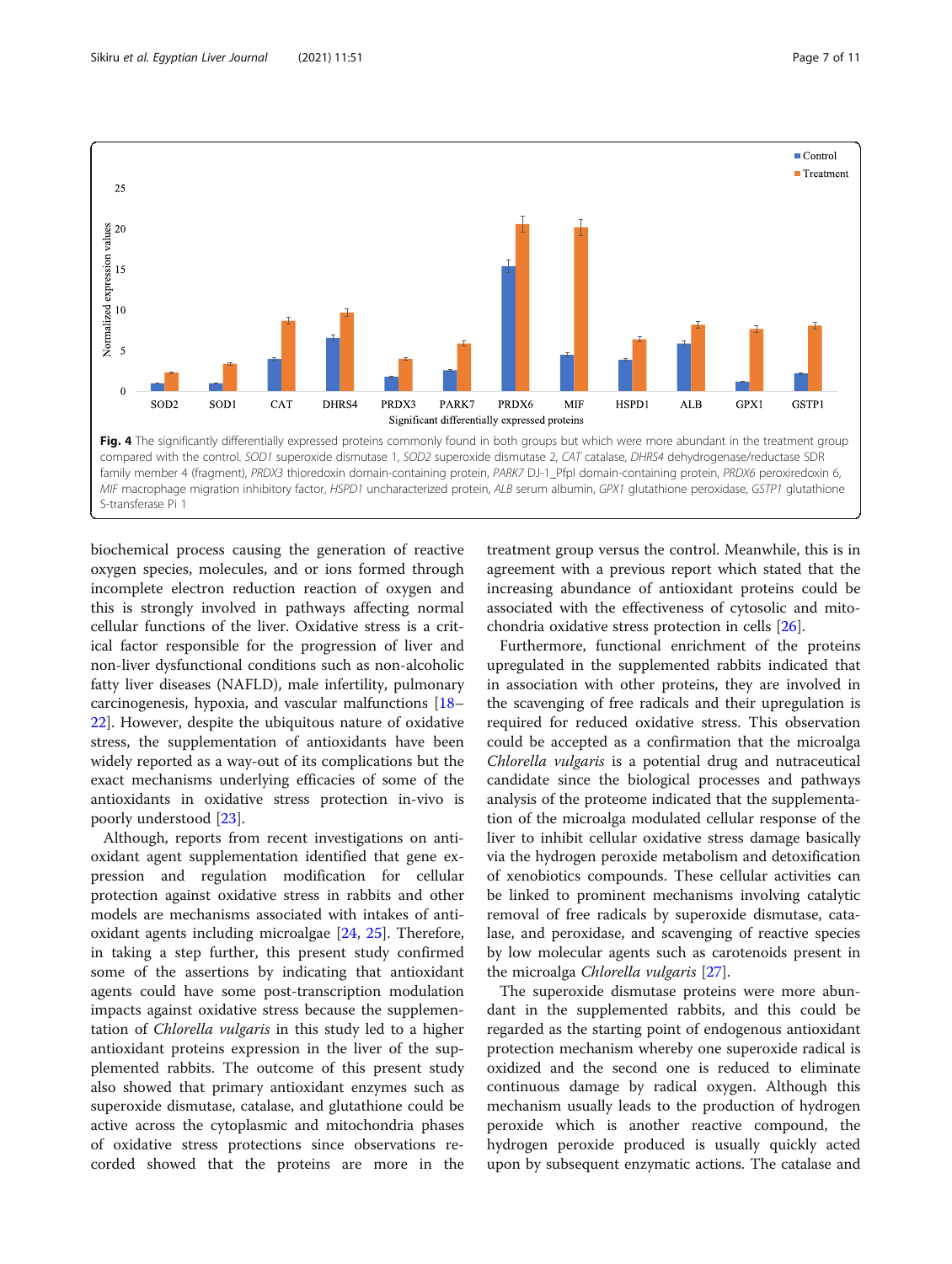<span id="page-7-0"></span>

glutathione peroxidases carry out further actions in the cytoplasm while in the mitochondria glutathione reductase carry out the inhibition of the free radical activities; these observations agreed with submissions of [[27](#page-10-0)].

The inter-protein interactions and functional enrichment analyses in this present study indicated that the supplementation of Chlorella vulgaris biomass as an antioxidant in rabbit led to increased activities of the antioxidant enzymes activities and increased production of their respective proteins to prevent liver oxidative stress damages and progression in a mechanism similar to impacts of ascorbate which is a common conventional antioxidant agent. In agreement with this submission, Halliwell and Gutteridge [\[28](#page-10-0)] suggested that antioxidant agent supplements are expected to exhibit the capability of enhancing both enzymatic and non-enzymatic

antioxidant activities. In upholding this submission, this present study demonstrated that the intake of the microalga increases the antioxidant enzymes activities and their respective proteins including the catalase (CAT), peroxiredoxin (PRDX6), macrophage migration inhibitory factor (MIF), and glutathione S-transferase Pi 1 (GSTP1) due to their higher abundance in the supplemented group compared with the control group.

The reduction of the lipid peroxidation biomarker malondialdehyde in the liver of the supplemented rabbits could be linked with the increased expression of the antioxidant proteins because of the microalga intakes and this can be described as a mechanism of oxidative stress protection in the liver promoted by the microalga. In specific, the higher expression of the catalase protein could be primarily linked with the protection of cells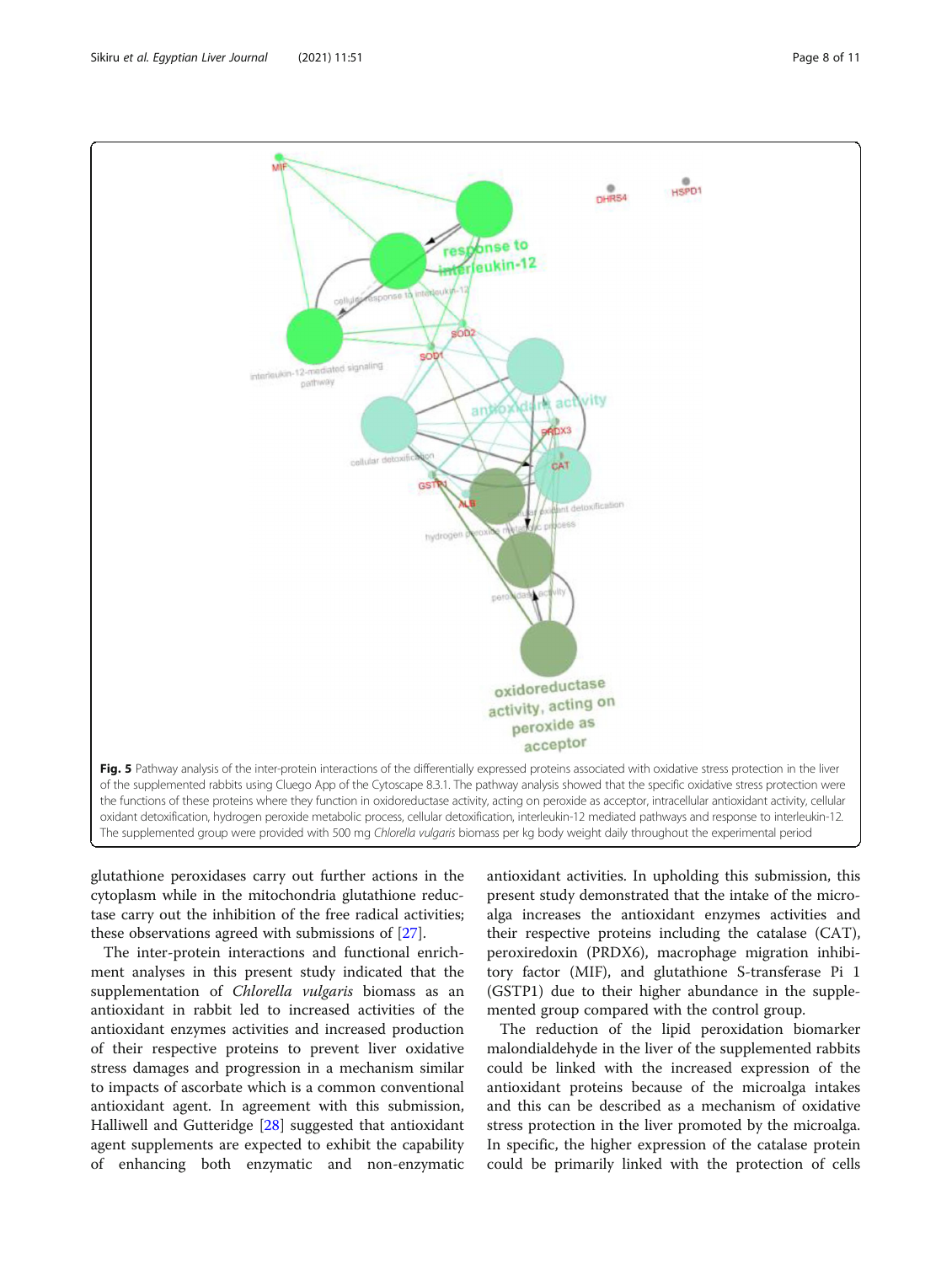<span id="page-8-0"></span>against the toxic effects of hydrogen peroxide as well as promoting the growth of immune cells including T cells and B cells; and hence, this could be described as double effects of oxidative stress protection and immune en-hancement. This observation is in agreement with [\[29](#page-10-0)], which stated that antioxidant therapy focusing on reducing oxidative stress and enhancing activities of T cells and B cells could also lead to immune protection against oxidative stress-mediated diseases such as organ damage and comorbidities in systemic lupus erythematosus (SLE).

Similarly, increased expression of peroxiredoxin (PRDX6) in the supplemented rabbit affirm competency of the microalga supplemented to protect against oxidative stress. This is because as a protein-encoded gene and a member of the thiol-specific antioxidant protein family, it has a bifunctional enzyme with two distinct active sites involved in redox regulation of the cell [\[30](#page-10-0)]. The increased expression of peroxiredoxin in the supplement rabbits can reduce pro-oxidant activities of hydrogen peroxide and short-chain organic, fatty acid, and phospholipid hydroperoxides and it may also play a role in the regulation of phospholipid turnover as well as in protection against oxidative injury [\[7\]](#page-9-0). The microalga supplementation also increased MIF which indicates that it is a potent antioxidant agent since the gene MIF encodes a lymphokine involved in cell-mediated immunity, immunoregulation, and inflammation which plays roles in the regulation of macrophage function in host defense through the suppression of anti-inflammatory effects of glucocorticoids—a mechanism substantial for protection against environmental triggered stress at the cellular level [\[31](#page-10-0)].

In correlating the malondialdehyde concentration reduction with the increasing abundance of antioxidant proteins in the supplemented rabbits as observed in this study, it could be juxtaposed that supplementation of the microalga Chlorella vulgaris prevented attacks on lipid signaling and also led to the upregulation of its associated proteins as well as enhanced activities of the antioxidant enzymes. These submissions agreed with  $[32]$  $[32]$ , which opined that under normal physiological conditions, there will be reduced malondialdehyde concentrations necessary for cellular stimulation, maintenance, and survival occurring through activities of antioxidant enzymes and antioxidant genes for promoting the constitutive antioxidants defense systems and protection of lipid signaling pathways as well as activation of genes expression required for upregulating antioxidants proteins needed for the formation of adequate protection and adaptation to the stress response. The underlying physiological importance of reduced malondialdehyde in association with the antioxidant protein abundance in

the liver could therefore be described as critical for the promotion of healthy living. This is because if otherwise, the cells can induce inordinate apoptosis or necrosis resulting in cell deaths and facilitation of various pathological conditions [[33\]](#page-10-0).

The mechanism of oxidative stress promotion of liver diseases involves the activation of stellate cells by the free radicals leading to the synthesis of collagen and the extracellular matrix [[34](#page-10-0)]. These are complications associated with liver diseases such as non-alcoholic fatty liver diseases, fibrosis, and encephalopathy. This present study suggests that Chlorella vulgaris could serve as an antioxidant supplement suitable for the alleviation of these liver diseases. This is in agreement with a report that the microalga improved liver health through the modulation of the fasting blood sugar and lipid profile in a double-blind randomized placebo-controlled clinical trial involving 60 NAFLD patients [\[35,](#page-10-0) [36\]](#page-10-0). Furthermore, the present study demonstrated a possible molecular basis for the effectiveness of the microalga as an antioxidant agent suitable for the management of liver damages because of the inter-protein interaction of the significantly upregulated antioxidant proteins in the supplemented group which revealed the involvement of the proteins in more than a hundred pathways associated with oxidative stress-protective activities (Supplementary Table 1).

# Conclusion

This present study in its novelty contributed that liver is an organ vulnerable to oxidative stress damages which could be a critical promoter of acute and or chronic liver diseases. The microalga Chlorella vulgaris is a potential candidate for antioxidant drugs that could be effectively used to reduce liver oxidative stress because it reduces the generation of oxidative stress products, enhances the activities of antioxidant enzymes, and promote the upregulation of antioxidant proteins in the liver.

#### **Abbreviations**

ICAR: Indian Council for Agricultural Research; NIANP: National Institute of Animal Nutrition and Physiology; NAFLD: Non-alcoholic fatty liver diseases; IAEC: Institutional Animal Ethics Committee; CPCSEA: Committee for Control and Supervision on Experiments on Animals; RIPA: Radioimmunoprecipitation assay; SDS: Sodium dodecyl sulfate; DTT: Dithiothreitol; IAA: Iodoacetamide; LC-MS: Liquid chromatography-mass spectrometry; HPLC: High-performance liquid chromatography; FDR: False discovery rate; CAT: Catalase; PRDX6: Peroxiredoxin; MIF: Macrophage migration inhibitory factor; GSTP1: Glutathione S-transferase Pi 1; SOD: Superoxide dismutase

#### Supplementary Information

The online version contains supplementary material available at [https://doi.](https://doi.org/10.1186/s43066-021-00118-3) [org/10.1186/s43066-021-00118-3.](https://doi.org/10.1186/s43066-021-00118-3)

Additional file 1. Supplementary Table 1. Additional file 2. Protein Abundance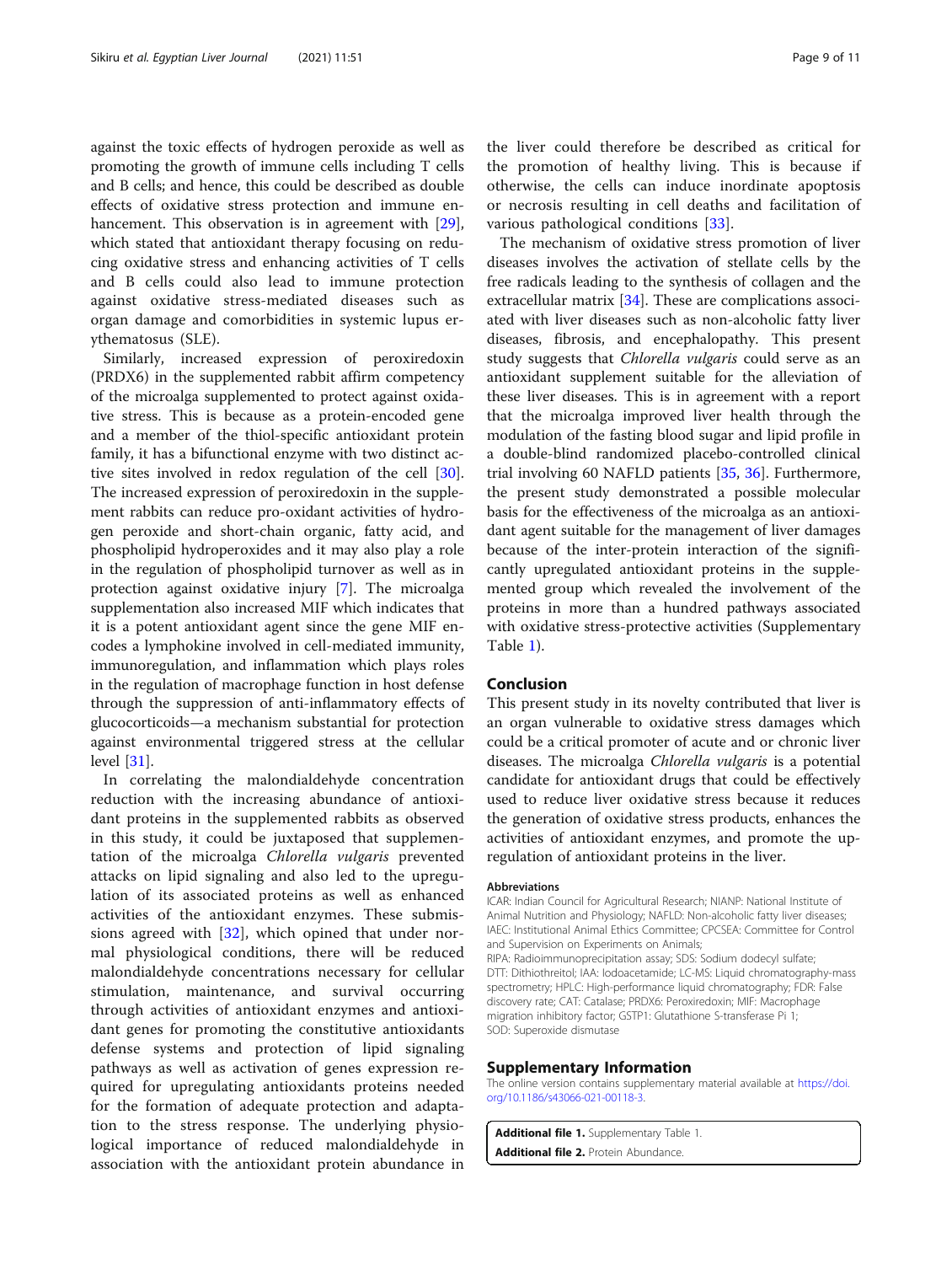# <span id="page-9-0"></span>Acknowledgements

The authors sincerely appreciate the support of the Indian Council for Agricultural Research (ICAR) and Director, ICAR-National Institute of Animal Nutrition and Physiology, Bengaluru; India for providing facilities used for conducting this research. Special thanks to the Department of Biotechnology (DBT) and The World Academy of Sciences (TWAS), Italy for awarding PhD fellowship to SAB and provision of grants for the research. The authors also appreciate the Centre for Cellular and Molecular Platforms (C-CAMP), Bengaluru, India, for providing facilities used for the protein profiling and analysis of the LC-MS results.

#### Availability of data and material

All data were reported in the manuscript and additional data are presented as supplementary materials.

# Consent for publications

Not applicable.

# Declarations

.

#### Authors' contributions

Conceptualization: SAB, AA. Data curation: SAB, AA. Formal analysis: SAB. Methodology: SAB, AA. Software: AA. Validation: AA, ESSA, IJR, SV, RB. Investigation: SAB. Writing—original draft: SAB. Writing—review and editing: AA, ESSA, IJR, SV, RB. All authors have read and approved the manuscript for submission.

#### Funding

The World Academy of Sciences (TWAS), Italy and the Department of Biotechnology (DBT), India jointly awarded PhD fellowship to SAB, and also provided grants which was used for carrying out the experimental studies.

#### Ethics approval and consent to participate

Approval for use of the animals and the implementation of the experimental protocols were obtained from a joint sitting of the Institutional Animal Ethics Committee (IAEC) of National Institute of Animal Nutrition and Physiology, India, and the Committee for Control and Supervision on Experiments on Animals (CPCSEA), India. The approval reference number is 141437/GO/Re/ SL/11/CPCSEA Dt.8.12.2017 Valid up to 7.12.2022.

#### Competing interests

The authors declare that they have no competing interests.

#### Author details

<sup>1</sup>Department of Animal Production, Federal University of Technology, Minna 920262, Nigeria. <sup>2</sup>Reproductive Physiology Laboratory, ICAR-National Institute of Animal Nutrition and Physiology, Bangalore 560030, India. <sup>3</sup>Animal Physiology Division, ICAR-National Institute of Animal Nutrition and Physiology, Bangalore 560030, India. <sup>4</sup>ICAR-National Institute of Animal Nutrition and Physiology, Bangalore 560030, India.

# Received: 4 February 2021 Accepted: 2 June 2021 Published online: 12 June 2021

#### References

- 1. Li S, Tan H-Y, Wang N, Zhang Z-J, Lao L, Wong C-W, Feng Y (2015) The role of oxidative stress and antioxidants in liver diseases. Int J Mol Sci 16(11): 26087–26124. <https://doi.org/10.3390/ijms161125942>
- 2. Farzaei M, Zobeiri M, Parvizi F, El-Senduny F, Marmouzi I, Coy-Barrera E et al (2018) Curcumin in liver diseases: a systematic review of the cellular mechanisms of oxidative stress and clinical perspective. Nutrients 10(7):855. <https://doi.org/10.3390/nu10070855>
- 3. Agarwal A, Roychoudhury S, Bjugstad KB, Cho C-L (2016) Oxidationreduction potential of semen: what is its role in the treatment of male infertility? Ther Adv Urol 8(5):302–318. [https://doi.org/10.1177/175628721](https://doi.org/10.1177/1756287216652779) [6652779](https://doi.org/10.1177/1756287216652779)
- 4. Christaki E, Karatzia M, Florou-Paneri P (2010) The use of algae in animal nutrition. J Hell Vet Med Soc 61:267–276
- Sikiru AB, Arangasamy A, Alemede IC, Guvvala PR, Egena SSA, Ippala JR, Bhatta R (2019) Chlorella vulgaris supplementation effects on performances,

oxidative stress and antioxidant genes expression in liver and ovaries of New Zealand White rabbits. Heliyon 5(9):e02470. [https://doi.org/10.1016/j.](https://doi.org/10.1016/j.heliyon.2019.e02470) [heliyon.2019.e02470](https://doi.org/10.1016/j.heliyon.2019.e02470)

- 6. Kausar S, Wang F, Cui H (2018) The role of mitochondria in reactive oxygen species generation and its implications for neurodegenerative diseases. Cells 7(12):274. <https://doi.org/10.3390/cells7120274>
- 7. Fujii J, Ikeda Y (2002) Advances in our understanding of peroxiredoxin, a multifunctional, mammalian redox protein. Redox Rep 7(3):123–130. [https://](https://doi.org/10.1179/135100002125000352) [doi.org/10.1179/135100002125000352](https://doi.org/10.1179/135100002125000352)
- 8. Asrani SK, Devarbhavi H, Eaton J, Kamath PS (2019) Burden of liver diseases in the world. J Hepatol 70(1):151–171. <https://doi.org/10.1016/j.jhep.2018.09.014>
- 9. Hong M, Li S, Tan H, Wang N, Tsao S-W, Feng Y (2015) Current status of herbal medicines in chronic liver disease therapy: the biological effects, molecular targets and future prospects. Int J Mol Sci 16(12):28705–28745. <https://doi.org/10.3390/ijms161226126>
- 10. Sikiru A, Arangasamy A, Alemede I, Egena S, Ippala J, Bhatta R (2021) Effects of dietary supplementation of Chlorella vulgaris on oxidative stress attenuation and serum biochemical profile of pregnant New Zealand White rabbits. Indian J Anim Sci 90:88–91
- 11. Sikiru AB, Arangasamy A, Alemede IC, Egena SSA, Bhatta R (2019) Dietary supplementation effects of Chlorella vulgaris on performances, oxidative stress status and antioxidant enzymes activities of prepubertal New Zealand White rabbits. Bull Natl Res Cent 43(1). [https://doi.org/10.1186/s42269-019-](https://doi.org/10.1186/s42269-019-0213-8) [0213-8](https://doi.org/10.1186/s42269-019-0213-8)
- 12. Sikiru A, Arangasamy A, Ijaiya A, Ippala R, Bhatta R (2019) Effects of Chlorella vulgaris supplementation on performances of lactating nulliparous New Zealand white rabbits does and their kits. Int J Livest Res 1. [https://doi.org/1](https://doi.org/10.5455/ijlr.20190626094302) [0.5455/ijlr.20190626094302](https://doi.org/10.5455/ijlr.20190626094302)
- 13. Pike TW, Blount JD, Metcalfe NB, Lindström J (2010) Dietary carotenoid availability and reproductive effort influence the age-related decline in performance. Behav Ecol 21(5):1048–1053. [https://doi.org/10.1093/beheco/a](https://doi.org/10.1093/beheco/arq102) rg102
- 14. Kurutas EB (2015) The importance of antioxidants which play the role in cellular response against oxidative/nitrosative stress: current state. Nutr J 15(1):71. <https://doi.org/10.1186/s12937-016-0186-5>
- 15. Butterfield D, Perluigi M (2017) Redox proteomics: a key tool for new insights into protein modification with relevance to disease
- 16. Kozlowski LP (2016) IPC Isoelectric Point Calculator. Biol Direct 11(1):55. <https://doi.org/10.1186/s13062-016-0159-9>
- 17. Raudvere U, Kolberg L, Kuzmin I, Arak T, Adler P, Peterson H et al (2019) g: Profiler: a web server for functional enrichment analysis and conversions of gene lists. Nucleic Acids Res 47:191–198
- 18. Kalyanaraman B, Cheng G, Hardy M, Ouari O, Bennett B, Zielonka J (2018) Teaching the basics of reactive oxygen species and their relevance to cancer biology: mitochondrial reactive oxygen species detection, redox signaling, and targeted therapies. Redox Biol 15:347–362. [https://doi.org/1](https://doi.org/10.1016/j.redox.2017.12.012) [0.1016/j.redox.2017.12.012](https://doi.org/10.1016/j.redox.2017.12.012)
- 19. Mennerich D, Kellokumpu S, Kietzmann T (2019) Hypoxia and reactive oxygen species as modulators of endoplasmic reticulum and golgi homeostasis. Antioxid Redox Signal 30(1):113–137. [https://doi.org/10.1089/a](https://doi.org/10.1089/ars.2018.7523) [rs.2018.7523](https://doi.org/10.1089/ars.2018.7523)
- 20. Baker MA, Netherton J, Aitken RJ (2019) From past to present. oxid. Antioxidants impact Oxidative Status Male Reprod. Elsevier, pp 17–26. <https://doi.org/10.1016/B978-0-12-812501-4.00003-1>
- 21. Tejero J, Shiva S, Gladwin MT (2019) Sources of vascular nitric oxide and reactive oxygen species and their regulation. Physiol Rev 99(1):311–379. <https://doi.org/10.1152/physrev.00036.2017>
- 22. Valavanidis A (2019) Oxidative stress and pulmonary carcinogenesis through mechanisms of reactive oxygen species. How respirable particulate matter, fibrous dusts, and ozone cause pulmonary inflammation and initiate lung carcinogenesis. In: Oxidative Stress Lung Dis. Springer Singapore, Singapore, pp 247–265. [https://doi.org/10.1007/978-981-13-8413-4\\_13](https://doi.org/10.1007/978-981-13-8413-4_13)
- 23. Han E-S, Muller FL, Pérez VI, Qi W, Liang H, Xi L, Fu C, Doyle E, Hickey M, Cornell J, Epstein CJ, Roberts LJ, van Remmen H, Richardson A (2008) The in vivo gene expression signature of oxidative stress. Physiol Genomics 34(1):112–126. [https://doi.org/10.1152/physiolgenomics.00239.2](https://doi.org/10.1152/physiolgenomics.00239.2007) [007](https://doi.org/10.1152/physiolgenomics.00239.2007)
- 24. Ahmed AA, Fedail JS, Musa HH, Musa TH, Sifaldin AZ (2016) Gum Arabic supplementation improved antioxidant status and alters expression of oxidative stress gene in ovary of mice fed high fat diet. Middle East Fertil Soc J 21(2):101–108. <https://doi.org/10.1016/j.mefs.2015.10.001>